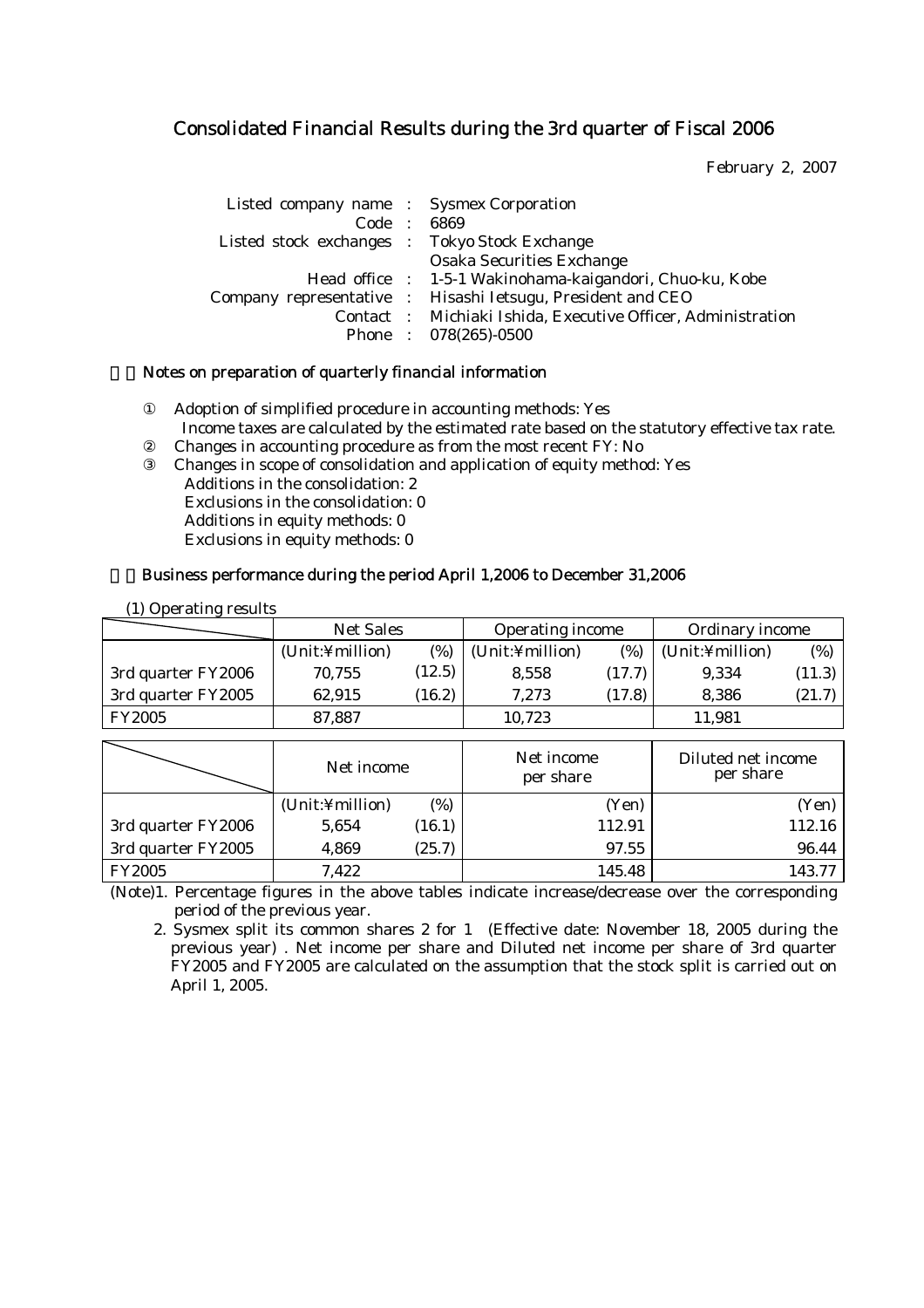### (2) Financial position

|                    | <b>Total assets</b> | Net assets      | <b>Equity ratio</b> | Net assets per<br>share |
|--------------------|---------------------|-----------------|---------------------|-------------------------|
|                    | (Unit:¥million)     | (Unit:¥million) |                     | (Yen)                   |
| 3rd quarter FY2006 | 93,086              | 68,799          | 72.8                | 1,344.48                |
| 3rd quarter FY2005 | 83,241              | 59,830          | 71.9                | 1,198.58                |
| <b>FY2005</b>      | 87,446              | 62,646          | 71.6                | 1,251.81                |

(Note) As for 3rd quarter FY2005 and FY2005, figures of conventional "shareholders' equity" and "shareholders' equity per share" are showed in the "net assets" section and the "net assets per share" section respectively above. The amounts that correspond to past " shareholders' equity " and " shareholders' equity per share " in 3rd quarter FY2006 are 67,782 million yen and ¥1,344.48, respectively.

(3) Cash flow

|                    | <b>Cash flow from</b><br>operating activities | <b>Cash flow from</b><br>investing activities | <b>Cash flow from</b><br>financing activities | <b>Total Cash and</b><br><b>Cash Equivalents</b><br>at end of term |
|--------------------|-----------------------------------------------|-----------------------------------------------|-----------------------------------------------|--------------------------------------------------------------------|
|                    | (Unit:¥million)                               | (Unit:¥million)                               | (Unit:¥million)                               | (Unit:¥million)                                                    |
| 3rd quarter FY2006 | 4,598                                         | $-5,000$                                      | -688                                          | 8,610                                                              |
| 3rd quarter FY2005 | 4,129                                         | $-4,019$                                      | $-1,106$                                      | 9,282                                                              |
| <b>FY2005</b>      | 8,275                                         | $-7,858$                                      | $-1,190$                                      | 9,416                                                              |

# 3.Business Forecast for the fiscal term(from April 1,2006 to March 31,2007)

|        | <b>Net Sales</b> | <b>Ordinary income</b> | Net income      |
|--------|------------------|------------------------|-----------------|
|        | (Unit:¥million)  | (Unit:¥million)        | (Unit:¥million) |
| Annual | 98,000           | 13,300                 | 8,200           |

(Reference) Net income forecast per share (annual): ¥163.54

 (Note) The above estimates are based on information available to the Company on the date of the report's announcement. Due to unforeseen circumstances, however, actual results may differ from such estimates.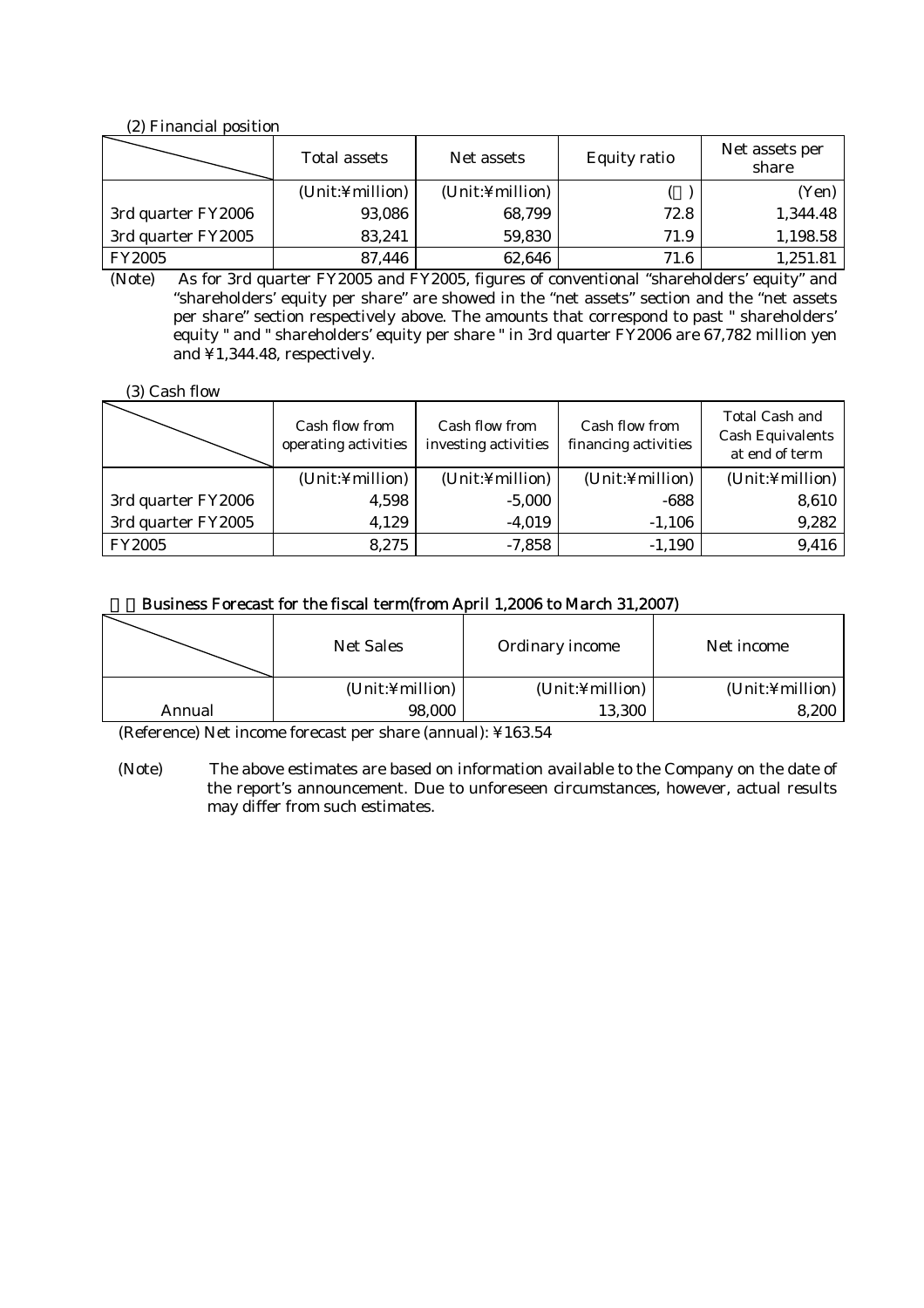#### Operating Results and Financial Position

#### 1. Operating Results

(1) Summary for Overall Performance of the Current term

Consolidated Results unit: million Yen

| comoviruuttu iveburto<br><u>umit, million i ch</u> |               |                 |                     |  |  |
|----------------------------------------------------|---------------|-----------------|---------------------|--|--|
| Q3                                                 | Q3            | Increase or     | <b>Change Ratio</b> |  |  |
| accumulated                                        | accumulated   | <b>Decrease</b> |                     |  |  |
| result FY2006                                      | result FY2005 |                 |                     |  |  |
| 70,755                                             | 62,915        | 7,840           | 12.5%               |  |  |
| 8,558                                              | 7,237         | 1,285           | 17.7%               |  |  |
|                                                    |               |                 |                     |  |  |
| 9,334                                              | 8,386         | 947             | 11.3%               |  |  |
| 5,654                                              | 4,869         | 784             | 16.1%               |  |  |
|                                                    |               |                 |                     |  |  |

During three quarter fiscal year 2006 which ends March 31, 2007, Japanese macro economy continued positive situation led by improvement of operation result at industry, increase of capital investment, recovery of employment and commodity consuming; overseas fundamentals are steady at Europe and China also in US despite of obscure forecast in US.

At Healthcare industry, restructuring for Japanese Social healthcare system which is with two major action plan: health expenditure reduction and social security remodeling. Through this restructuring, hard situation for healthcare supplier continues such as deduction of in-vitro diagnostic fee in medical cost reform executed by government in April this year. At developed countries like Europe or US, healthcare expenditure has been reduced by the healthcare system restructuring; demand of high-level healthcare has been increasing in Asian market.

SYSMEX group is distributing in-vitro diagnostic business with total supply which is with not only product sales also after-sales-support; these business portfolio enables us to expand our business field not only laboratory also veterinary, patient front and clinics.

At Americas market, we at SYSMEX have penetrated market at large size laboratories and mid-small laboratories through aggressive business activity. Also we have continued enhancement of customer support, such as remote monitoring system for analyzers which enables to reduce unscheduled service calls. At European market, we implemented SYSMEX South Africa in Republic of South Africa in May 2006 in order to enhance sales and service activity in southeast Africa, also capitalized former SYSMEX distributor at Switzerland to become SYSMEX Affiliate: SYSMEX Degitana, These are indeed for penetration and expansion to local business territories. At Asian market, we have established SYSMEX India Pvt Ltd since last December.

As a report from Research and Development, we concluded Clinical Development and Marketing agreement with Affymetrix Inc. (United States of America) for DNA microchip business. We have developed new diagnostic technology for desease management.

As an accumulated result thorough this fiscal year, consolidated sales amount was 70,755 million Yen (12.5% increased from previous three quarter fiscal year: hereinafter percentage indicates the same ratio in this paragraph), domestic sales to 25,698 million Yen (5.4%) and overseas sales to 45,057 million Yen (16.9%).

As for profit, operating income became 8,558 million Yen (17.7%) despite of increase of Sales, General and Administrative Expense at both Sales related and R&D. Net income advanced to 5,654 million Yen (16.1%).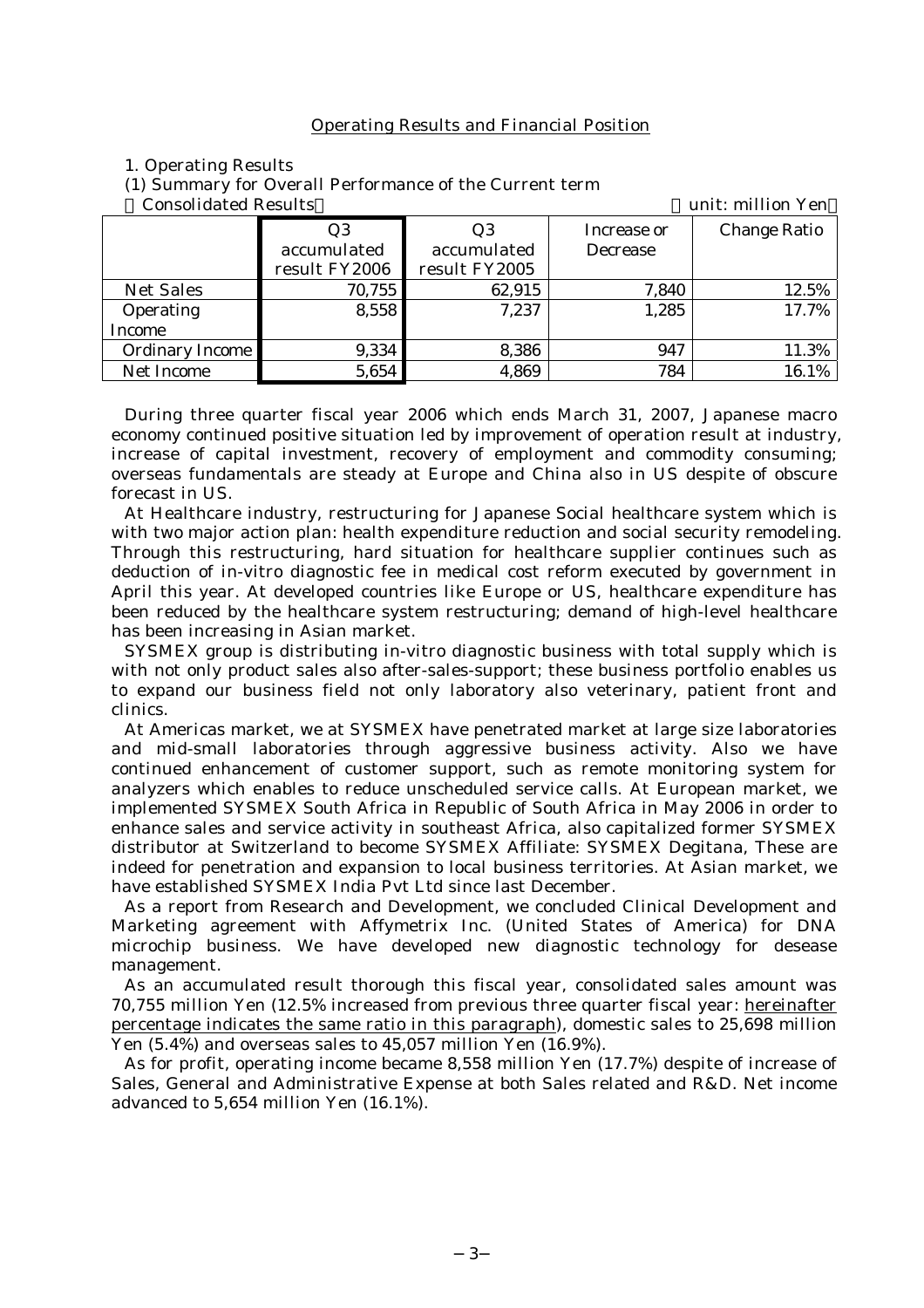### 2. Financial Condition

Total assets & Shareholders' Equity Total assets & Shareholders' Equity

|                     |                              |                    |                                | 1 V.H                            |
|---------------------|------------------------------|--------------------|--------------------------------|----------------------------------|
|                     | <b>December</b><br>31st 2006 | March 31st<br>2006 | Increase or<br><b>Decrease</b> | Rate of<br>Increase/<br>decrease |
| <b>Total assets</b> | 93,086                       | 87,446             | 5,639                          | 6.4%                             |
| <b>Net Asset</b>    | 68,799                       | 62,646             |                                |                                  |
| Equity ratio (%)    | 72.8%                        | 71.6%              |                                |                                  |

Note: Indices as of March 31st 2006 contains Stockholders' equities: former description along to Japanese GAAP, this is converted to Net asset. Amount which is equivalent with Stockholders' equities as of December 31st, 2006 is 67,782 million Yen, 5,136 million Yen increase from previous three quarters fiscal year. Ratio which is equivalent with stockhodlers' equities is 72.8%

 Total assets is 93,086 million Yen: increased 5,639 million Yen from previous fiscal year end: March 31st, 2006 (hereinafter all unit of amount indicases million yen in this paragraph); due to mainly from increase of Current Assets: Account receivable and Notes receivable: 1,730, Inventories: 3,011, increase of Fixed asset: 1,603 and decrease of Cash and equivalents: 1,805. Liabilities have increased 557 from previous fiscal year end, due to mainly from increase of Account Payable and Notes Payable: 557.

Net Asset is 5,291 due to mainly from increase of Retained Earning: 3,891 (comparing with sum of stockholders' equities and minority interest as of previous three quarter fiscal year). Equity ratio was 71.3%, 1.2 percent increase from previous fiscal year end.

| unit: million Yen<br><b>Cash Flow Statement summary</b> |               |                 |  |  |
|---------------------------------------------------------|---------------|-----------------|--|--|
| Q3                                                      | Q3            | <b>Increase</b> |  |  |
| accumulate                                              | Accumulate    | or Decrease     |  |  |
| d result                                                | d result      |                 |  |  |
| <b>FY2006</b>                                           | <b>FY2005</b> |                 |  |  |
| 4,598                                                   | 4,129         | 469             |  |  |
| $-5,000$                                                | $-4,019$      | $-981$          |  |  |
| $-688$                                                  | $-1106$       | 417             |  |  |
| 8,610                                                   | 9,282         | $-672$          |  |  |
|                                                         |               |                 |  |  |

Balance of cash and cash equivalents (hereinafter: Cash) was 8,610 million Yen decrease from initial date of current fiscal year; summary of each activity during this period is as follows:

### [Cash Flow from Operating Activities]

Cash, earned from operating activities was 4,598 million Yen (469 million Yen larger than previous three quarter fiscal year), due to increase of income before income taxes (9,298 million Yen, 968 million Yen larger than previous three quarter fiscal year) and increase of inventories (2,048 million Yen, 487 million Yen smaller than previous three quarter fiscal year).

### [Cash Flow from Investing Activities]

Cash which is spent for investing activities was 5,000 million Yen (981 million Yen larger than previous three quarter fiscal year) due to mainly from increase of cash out by acquisition of tangible fixed assets (3,351 million Yen, 395 million Yen larger than previous three quarter fiscal year).

# [Cash Flow from Financing Activities]

Cash which is spent for financing activities was 688 million Yen (417 million Yen smaller than previous three quarter fiscal year) due to mainly both Dividend (480 million Yen larger than previous three quarter fiscal year) and income from issue of